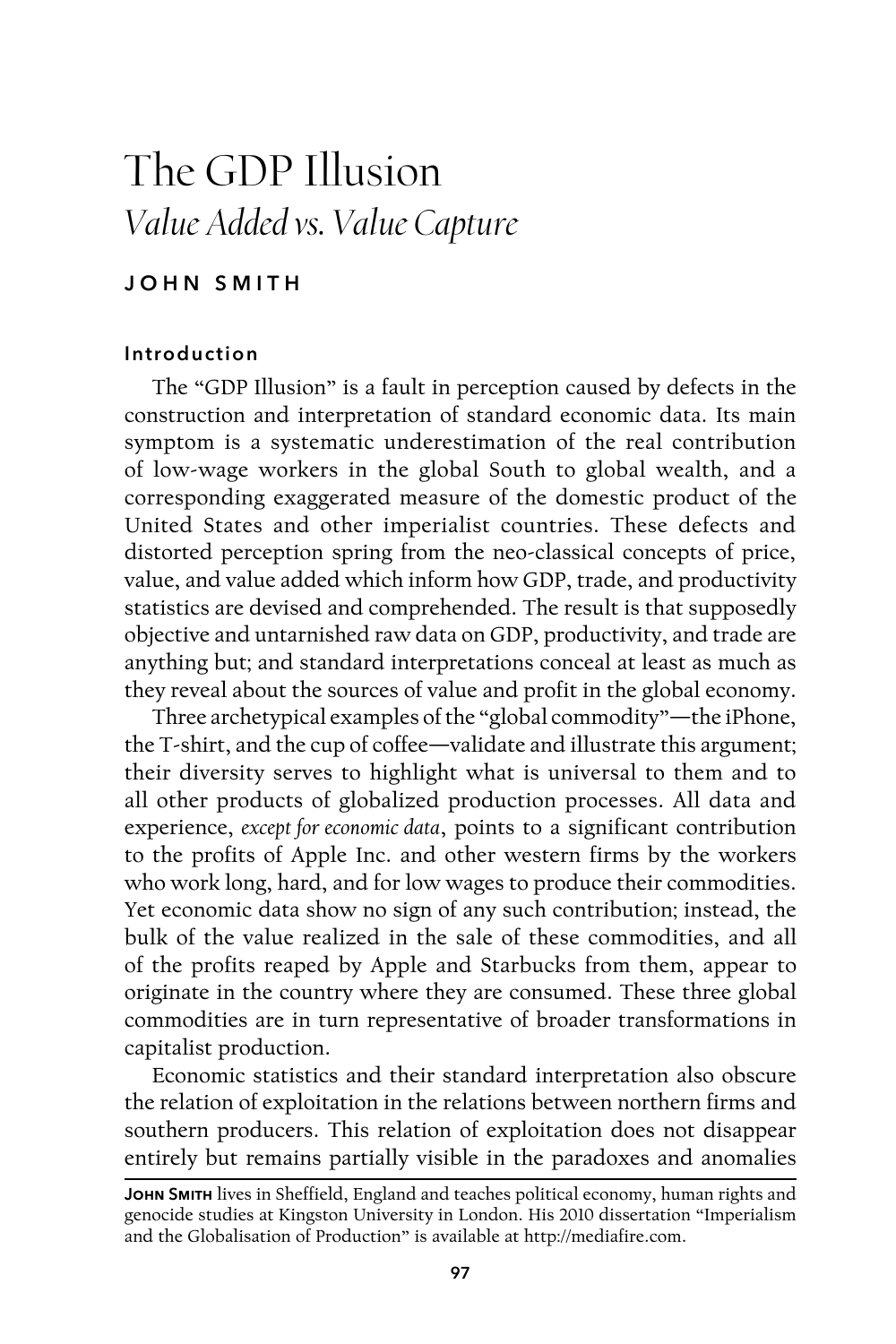which infest standard accounts of global political economy. These paradoxes and anomalies are like blemishes in a distorting lens that alert observers to its existence, making it necessary to identify and characterize this distortion so that the world can be seen as it is. This distortion is the misrepresentation of *value captured* as *value added*.

## Part One: What Contribution Do FoxConn Workers Make to Apple's and Dell's Profits?

What contribution do the 300,000 workers employed by Foxconn International in Shenzhen, China who assemble Dell's laptops and Apple's iPhones—and the tens of millions of other workers in lowwage countries around the world who produce cheap intermediate inputs and consumer goods for western markets—make to the profits of Dell, Apple, and other leading Western firms? Or to the income and profits of the service companies that provide their premises and retail their goods? According to GDP, trade and financial flow statistics, and mainstream economic theory, *none whatsoever.* Apple does not own the Chinese, Malaysian, and other production facilities that manufacture and assemble its products. In contrast to the in-house, foreign directinvestment relationship that used to typify transnational corporations, no annual flow of repatriated profits is generated by Apple's "arm's length" suppliers. Standard interpretation of economic statistics, all of which record the results of transactions in the market place, assume that the slice of the iPhone's final selling price captured by each U.S. or Chinese firm is identical to the value added each supposedly contributed. They reveal no sign of any cross-border profit flows or value transfers affecting the distribution of profits to Apple and its various suppliers. The only part of Apple's profits that appear to originate in China are those resulting from the sale of its products in that country. According to the standard interpretation of economic data, as Marx said, the value of commodities "seem not just to be realised only in circulation but actually to arise from it."1 And so the flow of wealth from Chinese and other low-wage workers sustaining the profits and prosperity of northern firms and nations is rendered invisible in economic data and in the brains of the economists.

Apple's products, and those of Dell, Motorola, and other U.S., European, South Korean, and Japanese companies, are assembled by FoxConn, the major subsidiary of Taiwan-based Hon Hai Precision Industries. FoxConn's one million employees assemble "an estimated 40 percent of the world's consumer electronics," according to the *New*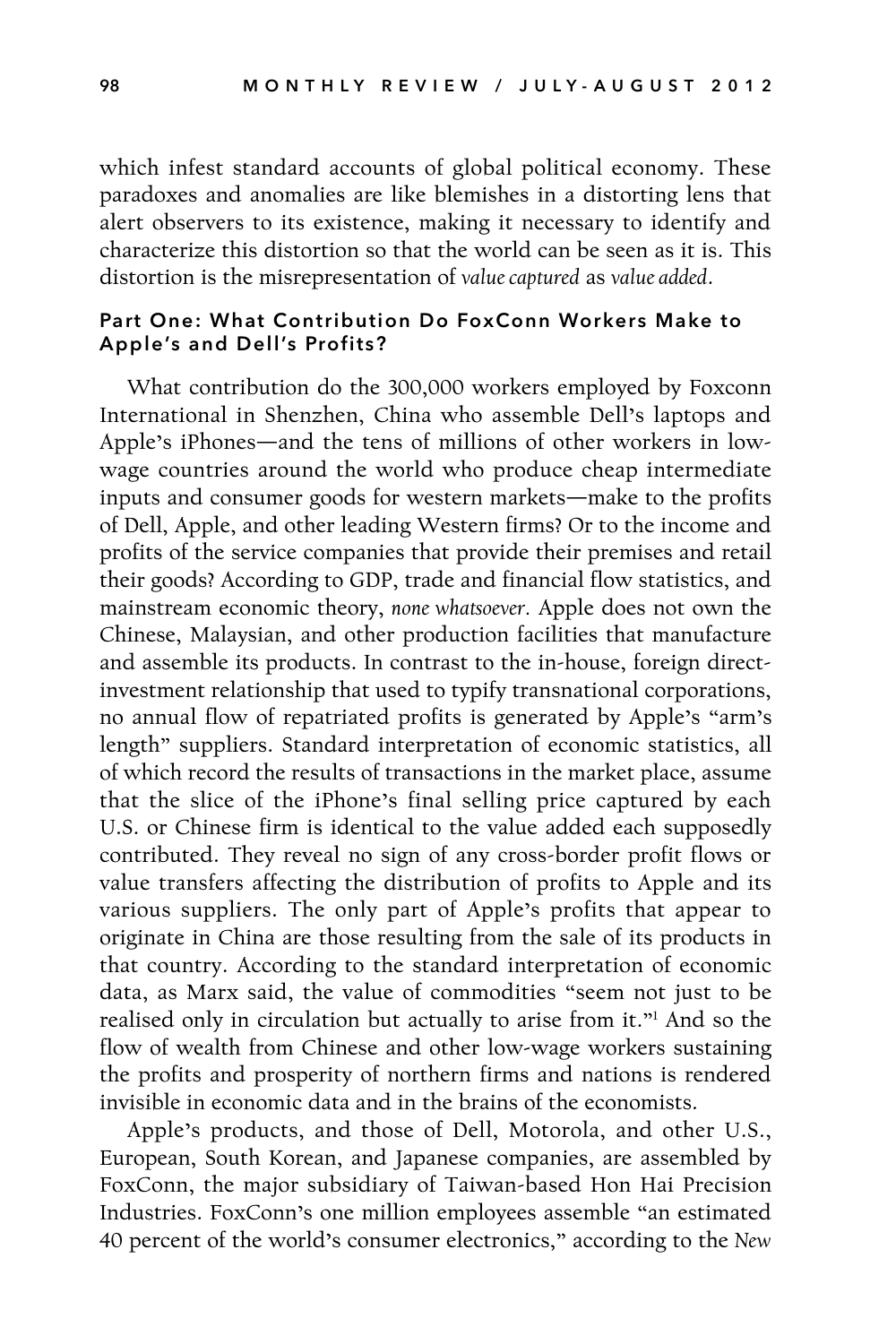*York Times*. 2 Its complex of fourteen factories at Shenzhen in southern China has become world famous both for its sheer size and for a spate of suicides amongst its workers in 2010. FoxConn's Shenzhen workforce peaked that year at around 430,000 workers and is currently being scaled back in favor of plants elsewhere in China. In January 2012 Hon Hai chairman Terry Gou provoked a firestorm with his remark, during a visit to the Taipei Zoo, that "as human beings are also animals, to manage one million animals gives me a headache," followed by a request to the zookeeper for advice on how to manage his "animals." *Want China Times* commented, "Gou's words could have been chosen more carefully…working and living conditions [in Foxconn's huge Chinese plants] are such that many of its Chinese employees might well agree that they are treated like animals."3

#### iPods and iPhones

The Apple iPhone and related products are prototypical "global commodities," the result of the choreography of an immense diversity of concrete labors of workers on every continent. Contained within each handheld device are the social relations of contemporary global capitalism. Examination of who makes these products and who profits from them reveals many things. The most striking and significant of these is the huge scale of the shift of production processes to low-wage nations, and, corresponding to this, the greatly increased dependence of firms and governments in North America, Europe, and Japan on super-profits obtained from the living labor of these countries.

Research on the Apple iPod, published in 2007 by Greg Linden, Jason Dedrick, and Kenneth Kraemer, is particularly valuable because it reveals two things absent from many more recent iPhone studies: (1) their study quantifies the living labor directly involved in the iPod's design, production, transportation, and sale; and it also reports (2) the vastly different wages received by these diverse groups of workers.<sup>4</sup>

In 2006, the 30Gb Apple iPod retailed at \$299, while the total cost of production, performed entirely overseas, was \$144.40, giving a gross profit margin of 52 percent. What Linden, Dedrick, and Kraemer call "gross profits," the other \$154.60, is divided between Apple, its retailers and distributors, and—through taxes on sales, profits, and wages—to the U.S. government. All of this, 52 percent of the final sale price, is counted as supposed value added generated within the United States and contributes towards U.S. GDP. They also found that "the iPod and its components accounted for about 41,000 jobs worldwide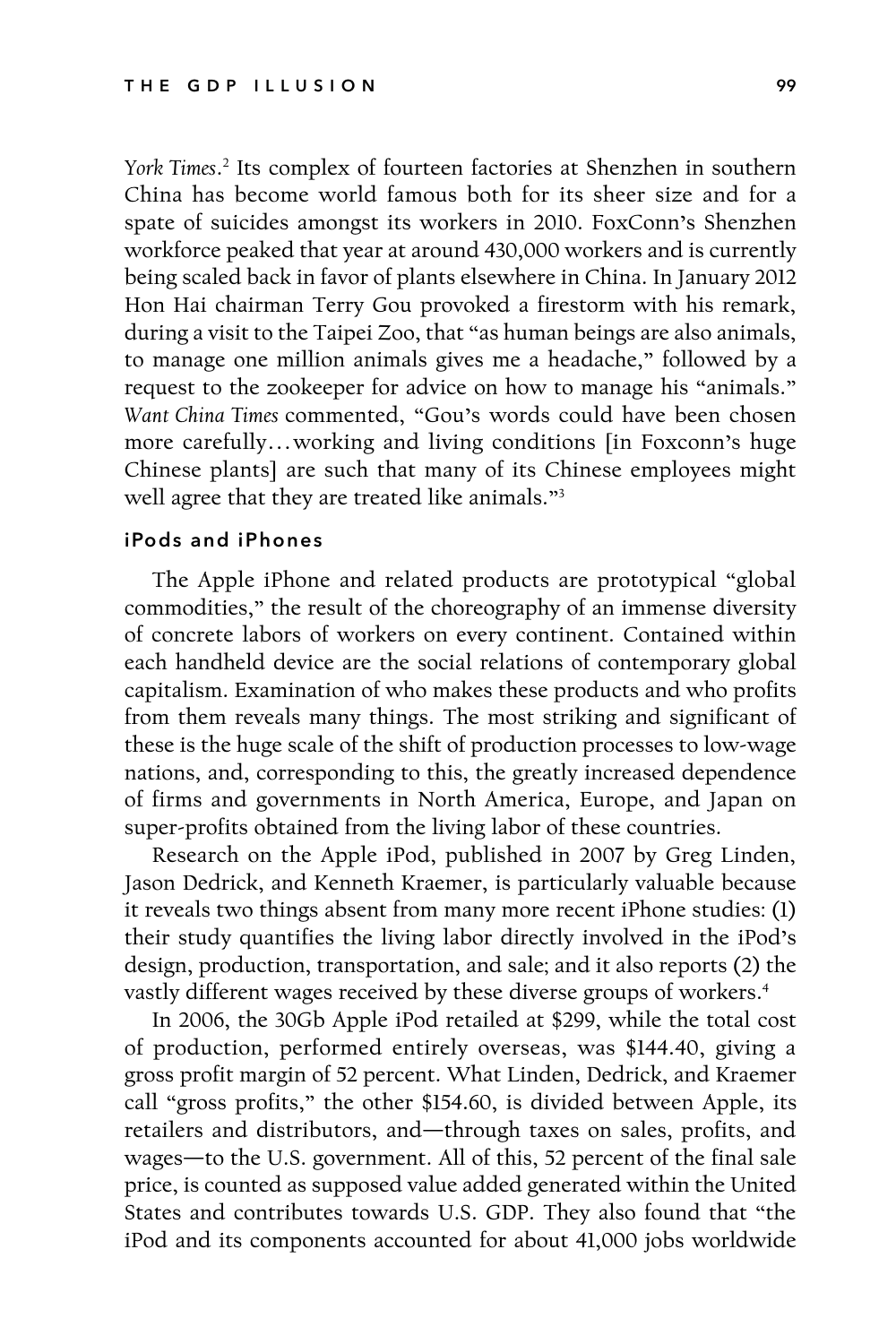in 2006, of which about 27,000 were outside the United States and 14,000 in the United States. The offshore jobs are mostly in low-wage manufacturing, while the jobs in the United States are more evenly divided between high wage engineers and managers and lower wage retail and non-professional workers."5

Just thirty of the 13,920 U.S. workers were production workers (receiving on average \$47,640 per annum); 7,789 were "retail and other non-professional" workers (whose average wages are \$25,580 per annum); and 6,101 were "professional" workers, i.e., managers and engineers involved in research and development. This latter category captured more than two-thirds of the total U.S. wage bill, receiving on average \$85,000 per annum. Meanwhile, 12,250 Chinese production workers received \$1,540 per annum, or \$30 per week—just 6 percent of the average wages of U.S. workers in retail, 3.2 percent of the wages of U.S. production workers, and 1.8 percent of the salaries of U.S. professional workers.<sup>6</sup> The number of workers employed in iPodrelated activities was similar in the United States and China, yet the total U.S. wage bill was \$719 million and the total Chinese wage bill was \$19 million.

A study published by the Asian Development Bank (ADB) in 2010 reported on Apple's latest product, revealing an even more spectacular mark up. "iPhones were introduced to the U.S. market in 2007 to large fanfare, selling an estimated 3 million units in the United States in 2007, 5.3 million in 2008, and 11.3 million in 2009." The total manufacturing cost of each iPhone was \$178.96 and sold for \$500, yielding a gross profit of 64 percent to be shared between entities such as Apple, its distributors, and the U.S. government, all of which appears as "value added" generated within the United States. The main focus of this report was the effect of iPhone production on the United States-China trade deficit, finding that "most of the export value and the deficit due to the iPhone are attributed to imported parts and components from third countries." However, Chinese workers "contribute only us\$6.50 to each iPhone, about 3.6% of the total manufacturing cost."7 Thus more than 96 percent of the export value of the iPhone is composed of re-exported components manufactured in third countries, all counting as Chinese exports to the United States, while none of it towards China's GDP. The authors do not investigate in detail how these gross profits are shared between Apple, suppliers of services, and the U.S. government, but they can hardly avoid commenting on their spectacular size, noting that if "the market were fiercely competitive, the expected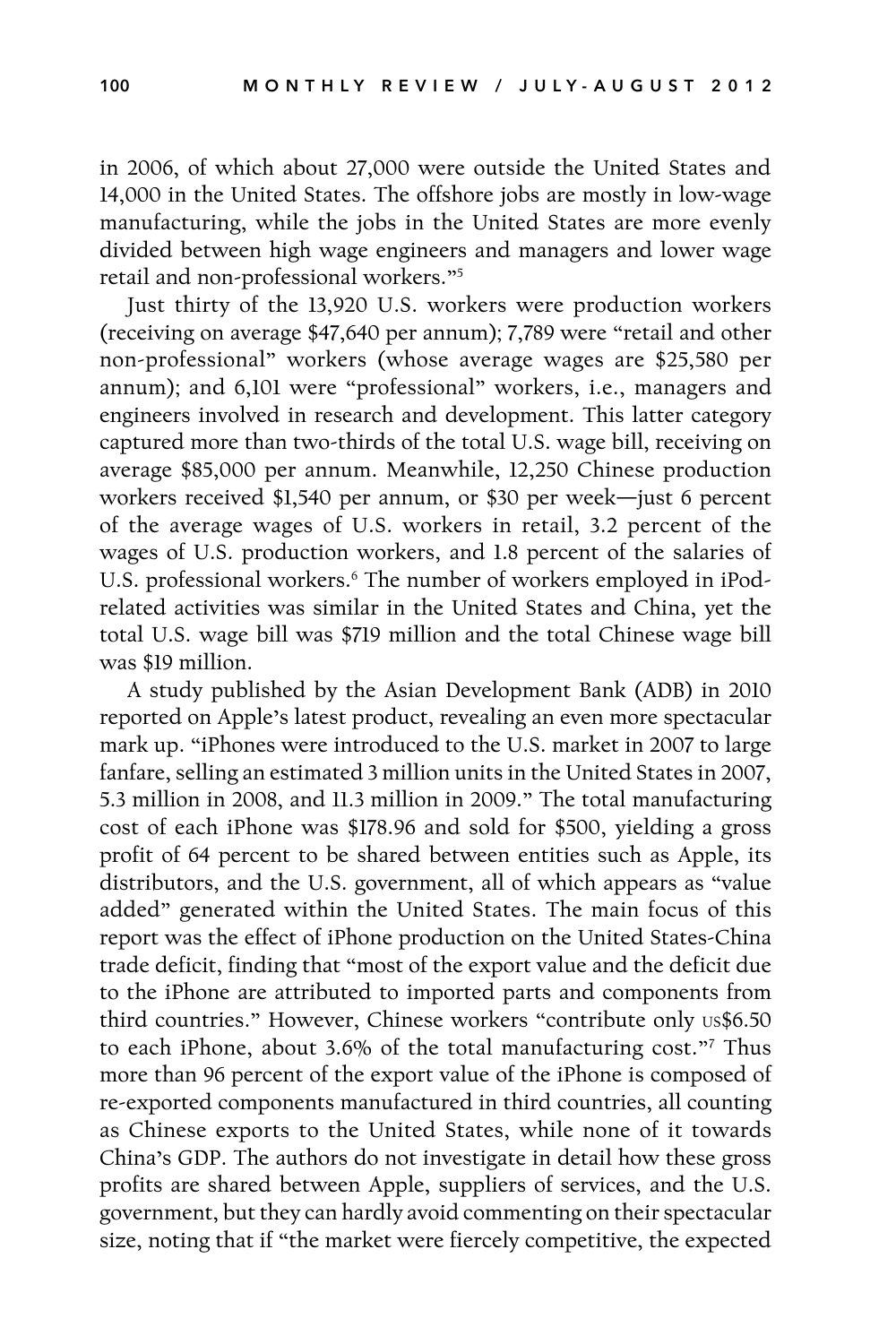profit margin would be much lower…. Surging sales and the high profit margin suggest that…Apple maintains a relative monopoly position…. It is the profit maximization behavior of Apple rather than competition that pushes Apple to have all iPhones assembled in the PRC."8

This leads the ADB researchers to imagine a scenario in which Apple moved iPhones assembly to the United States. They assume U.S. wages to be ten times higher than in China and that these hypothetical U.S. assembly workers would work as intensely as the real ones do at FoxConn, calculate that "if iPhones were assembled in the United States the total assembly cost would rise to us\$65 [from \$6.50 in China, and] would still leave a 50% profit margin for Apple,"9 and finish by appealing to Apple show some "corporate social responsibility" by giving up "a small portion of profits and sharing them with low skilled US workers."<sup>10</sup> They might just as well suggest Apple give a muchneeded boost to demand in the Chinese economy by sharing its \$110 billion cash pile among FoxConn's workers.

Apple's iPhone exhibits general trends and fundamental relationships, but in an exaggerated and extreme form. Hon Hai made \$2.4 billion in profits in 2010, or \$2,400 per employee, compared to \$263,000 in profits reaped by Apple for each of its 63,000 employees (43,000 of whom are in the United States); this figure is expected to rise to \$405,000 in 2012. On March 11, 2011, Hon Hai's share price valued the company at \$36.9 billion; meanwhile Apple, with not a factory to its name, was valued at \$324.3 billion.<sup>11</sup> Apple's share price has soared in the year since, its market capitalization almost doubling to around \$600 billion, overtaking Exxon to become the world's most valuable company. Further boosting its share price, it has accumulated a huge \$110 billion cash stockpile that it has no productive use for.

Meanwhile, in what one study called a "paradox of assembler misery and brand wealth,"<sup>12</sup> Hon Hai's profits and share price have been caught in the pincers of rising Chinese wages, conceded in the face of mounting worker militancy, and increasingly onerous contractual requirements, as the growing sophistication of Apple's (and other firms') products increase the time required for assembly. While Apple's share price has risen more than tenfold since 2005, between October 2006 and January 2011 Hon Hai's share price slumped by nearly 80 percent. The *Financial Times* reported in August 2011 that "costs per employee [are] up by exactly one-third, year-on-year, to just under us\$2,900. The total staff bill was \$272m: almost double gross profit…rising wages on the mainland helped to drive the consolidated operating margin of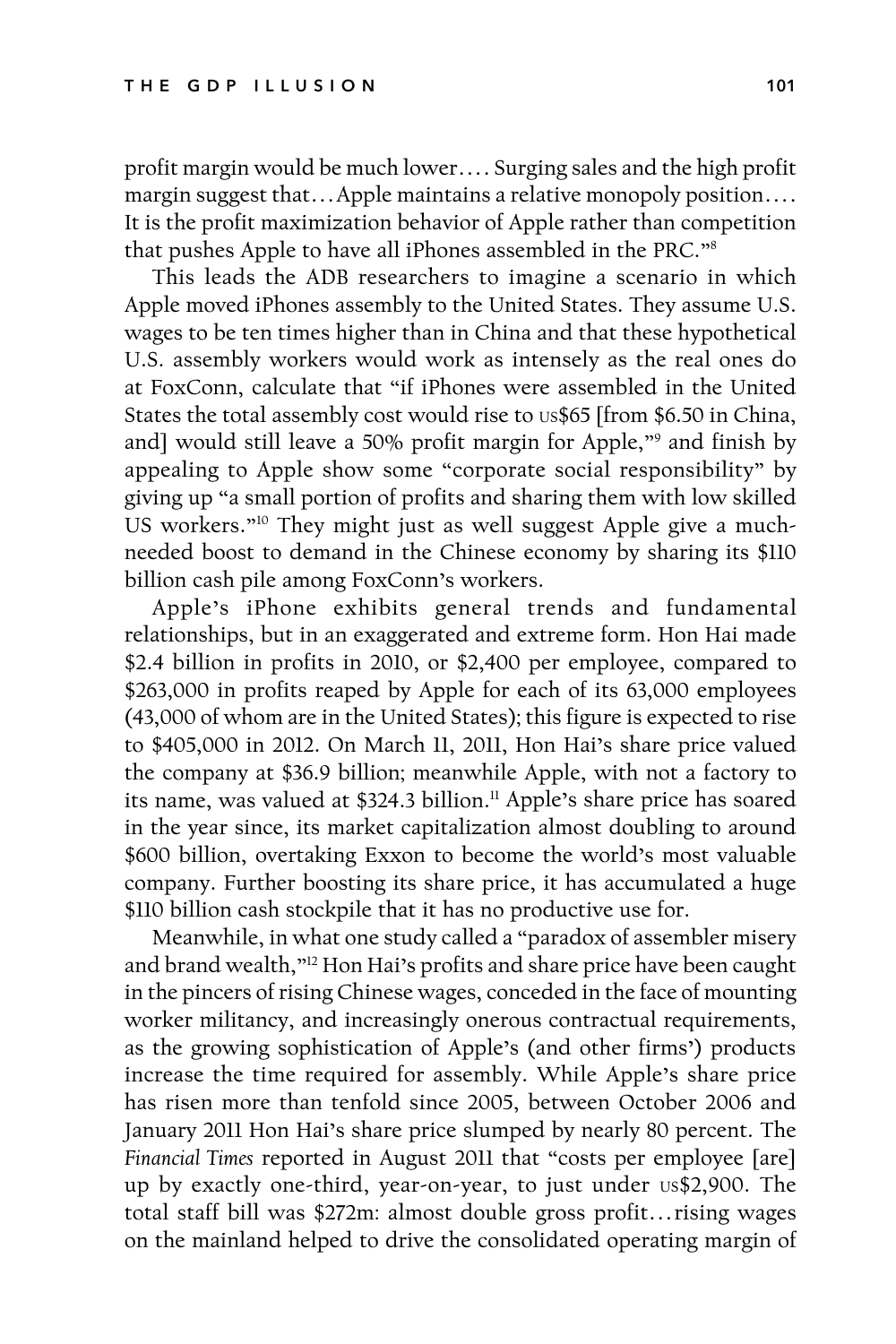the world's largest contract manufacturer of electronic devices…from 4–5% 10 years ago to a  $1-2\%$  range now."<sup>13</sup>

Seeking cheaper labor and to reduce dependence on the increasingly restive Shenzhen workforce, *Financial Times* columnist Robin Kwong reports that Hon Hai "has invested heavily in shifting production from China's coastal areas to further inland and is in the process of increasing automation at its factories. As a result, Hon Hai last year saw its already thin margins shrink even further."<sup>14</sup> The combination of sharply rising wages, heavy capital spending, and relentless costcutting by companies like Apple is bad enough, but worst of all is the chronic sickness which Hon Hai's and China's principal export markets have fallen into. Kwong concludes, "it is not hard to see why the last thing Gou needs now, after building all those inland factories, is a slowdown in demand."15

# The T-Shirt

The iPhone's dazzling sophistication and iconic brand status can too easily blind the observer to the exploitative and imperialist character of the social and economic relations it embodies. Nevertheless, the same fundamental relationships can be seen across the entire range of consumer goods. Take, for example, the humble T-shirt. Tony Norfield, in "What the 'China Price' Really Means," tells the story of a T-shirt made in Bangladesh and sold in Germany for €4.95 by the Swedish retailer Hennes & Mauritz (H&M). H&M pays the Bangladeshi manufacturer €1.35 for each T-shirt, 28 percent of the final sale price, forty Euro cents of which covers the cost of 400 grams of cotton raw material imported from the United States; shipping to Hamburg adds another six cents per shirt. The remaining €3.54 counts towards the GDP of Germany, the country where the T-shirt is consumed, and is broken down as follows: €2.05 provides for the costs and profits of German transporters, wholesalers, retailers, and advertisers (some of which will revert to the state through various taxes); H&M makes sixty cents profit per shirt; the German state captures seventy-nine cents of the sale price through VAT at 19 percent; and sixteen cents covers "other items."16

Thus, in Norfield's words, "a large chunk of the revenue from the selling price goes to the state in taxes and to a wide range of workers, executives, landlords and businesses in Germany. The cheap T-shirts, and a wide range of other imported goods, are both affordable for consumers and an important source of income for the state and for all the people in the richer countries."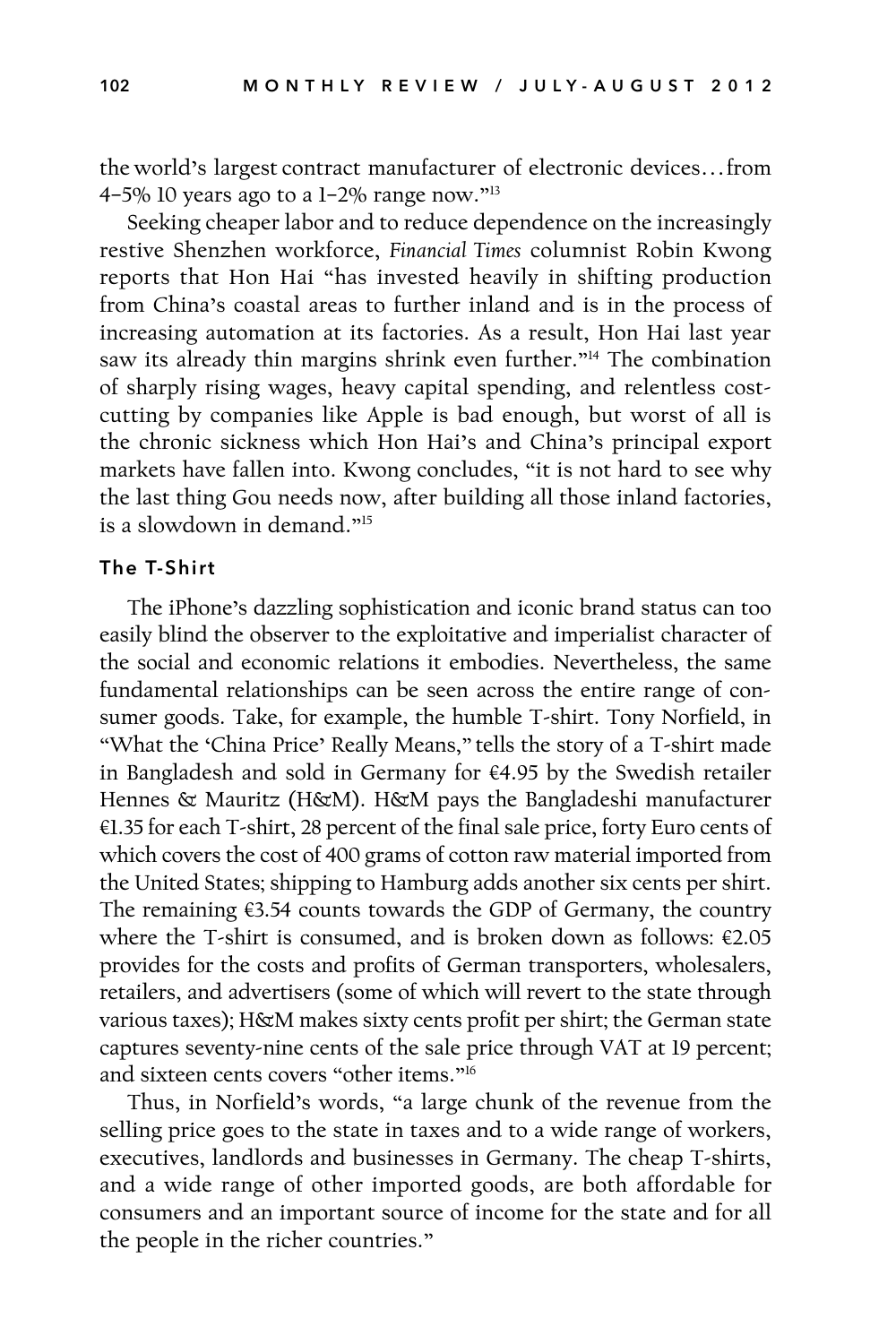The Bangladeshi factory makes 125,000 shirts per day, of which half are sold to H&M, and the rest to other western retailers. Workers at the factory, 85 percent of whom are women, earn just €1.36 per day for a 10–12 hour shift. The machine each worker runs produces 250 T-shirts per hour, or eighteen T-shirts for each euro cent of the workers' wages. The factory is one of 4,500 garment factories in Bangladesh employing more than 3.5 million people. Their low wages partly explain, according to Norfield:

why the richer countries can have lots of shop assistants, delivery drivers, managers and administrators, accountants, advertising executives, a wide range of welfare payments and much else besides. The wage rates in Bangladesh are particularly low, but even the multiples of these seen in other poor countries point to the same conclusion: oppression of workers in the poorer countries is a direct economic benefit for the mass of people in the richer countries.17

# The Cup of Coffee

Our picture is completed by the addition of a third iconic global commodity—the cup of coffee. Perhaps you have one clasped in one hand as you read this—don't spill any on your T-shirt or smart phone! Coffee is remarkable in that, alone of major internationally traded agricultural commodities, none of it, apart from small quantities grown in Hawaii, is grown in imperialist countries, and for this reason it has not been subject to trade-distorting agricultural subsidies such as those affecting cotton and sugar. Yet the world's coffee farmers have fared as bad, if not worse, than other primary commodity producers. Most of the world's coffee is grown on small family farms, providing employment worldwide to 25 million coffee-farmers and their families, while two U.S. and two European firms (Sara Lee, Kraft, Nestlé, and Procter & Gamble) dominate the global coffee trade. Those who cultivate and harvest the coffee receive less than 2 percent of its final retail price.<sup>18</sup> In 2009, according to the International Coffee Organization, the roasting, marketing, and sale of coffee added \$31 billion to the GDP of the nine most important coffee-importing nations—more than twice the total export earnings that year of all coffee-producing nations.

In common with other global commodities, the portion of the price of a cup of coffee that is counted as value added within the coffee-drinking countries has steadily risen over time—in the United Kingdom, to take the most spectacular example, between 1975 and 1989 coffee's import price averaged 43 percent of the retail price; between 2000 and 2009 the average was just 14 percent.<sup>19</sup>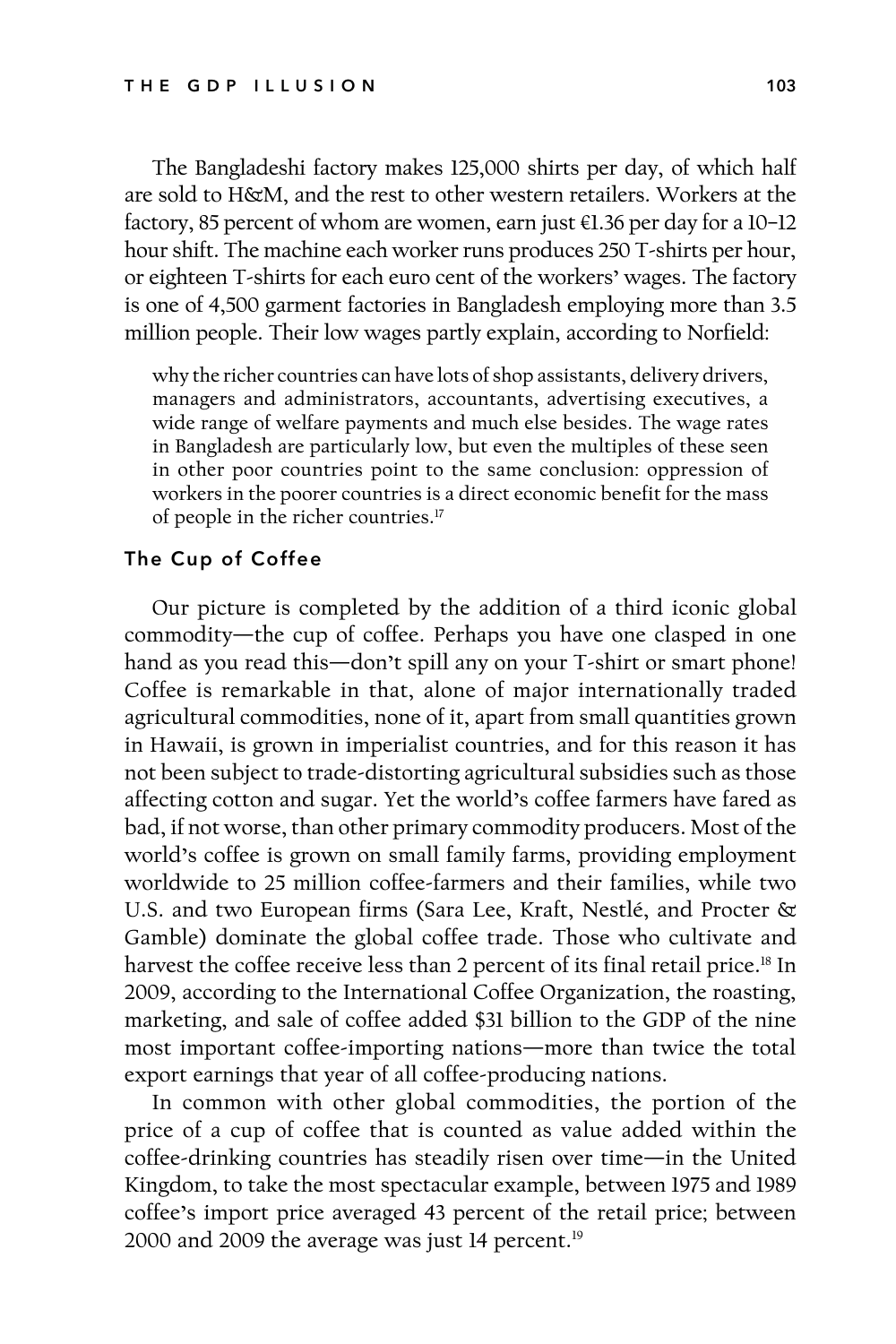Just as, according to the economists and accountants, not one cent of Apple's profits come from Chinese workers, and just as H&M's bottom line owes nothing to super-exploited Bangladeshi workers, so do all of Starbuck's and Caffè Nero's profits appear to arise from their own marketing, branding, and retailing genius, and not a penny can be traced to the impoverished coffee farmers who handpick the "fresh cherries." In all of our three archetypical global commodities, gross profits, i.e., the difference between their cost of production and their retail price, are far in excess of 50 percent, flattering not only northern firms' profits but also their nations' GDP.20

#### Not Just China

We complete this section by briefly looking at the wider transformations which smartphones, T-shirts, and cups of coffee epitomise. China's astonishing rise as a major manufacturing exporter is renowned, but manufactured exports provided 50 percent or more of export growth between 1990 and 2004 for another forty "emerging nations" that have a combined population twice the size of China's. Of these nations, twenty-three of them—home to 76 percent of the entire population of the global South, and including eight of the ten most populous southern nations—received more than half of their export earnings from manufactured goods in 2004.<sup>21</sup> In addition, many other smaller nations have made a brave effort to reorient their economies to the export of manufactures, playing host to manufacturing enclaves that exert a powerful and distorting influence on their national economies. While industrial development in the global South may be very unevenly distributed, it is nevertheless very widespread, as is indicated by the proliferation of export processing zones (EPZs). In 2006, the latest year for which there are statistics, more than 63 million workers, most of them women—almost triple the EPZ workforce of a decade earlier were employed in 2,700 EPZs in more than 130 countries, $22$  producing goods mainly for final consumption in Triad markets.<sup>23</sup>

By "liberating" hundreds of millions of workers and farmers from their ties to the land or their jobs in protected national industries, neoliberal globalization has stimulated the expansion in southern nations of a vast pool of super-exploitable labor. U.S., European, and Japanese firms have vigorously responded by shifting production on a massive scale to low-wage countries, either through foreign direct investment (FDI) or through arm's length contractual relations with independent suppliers. The resulting outsourcing phenomenon has transformed the imperialist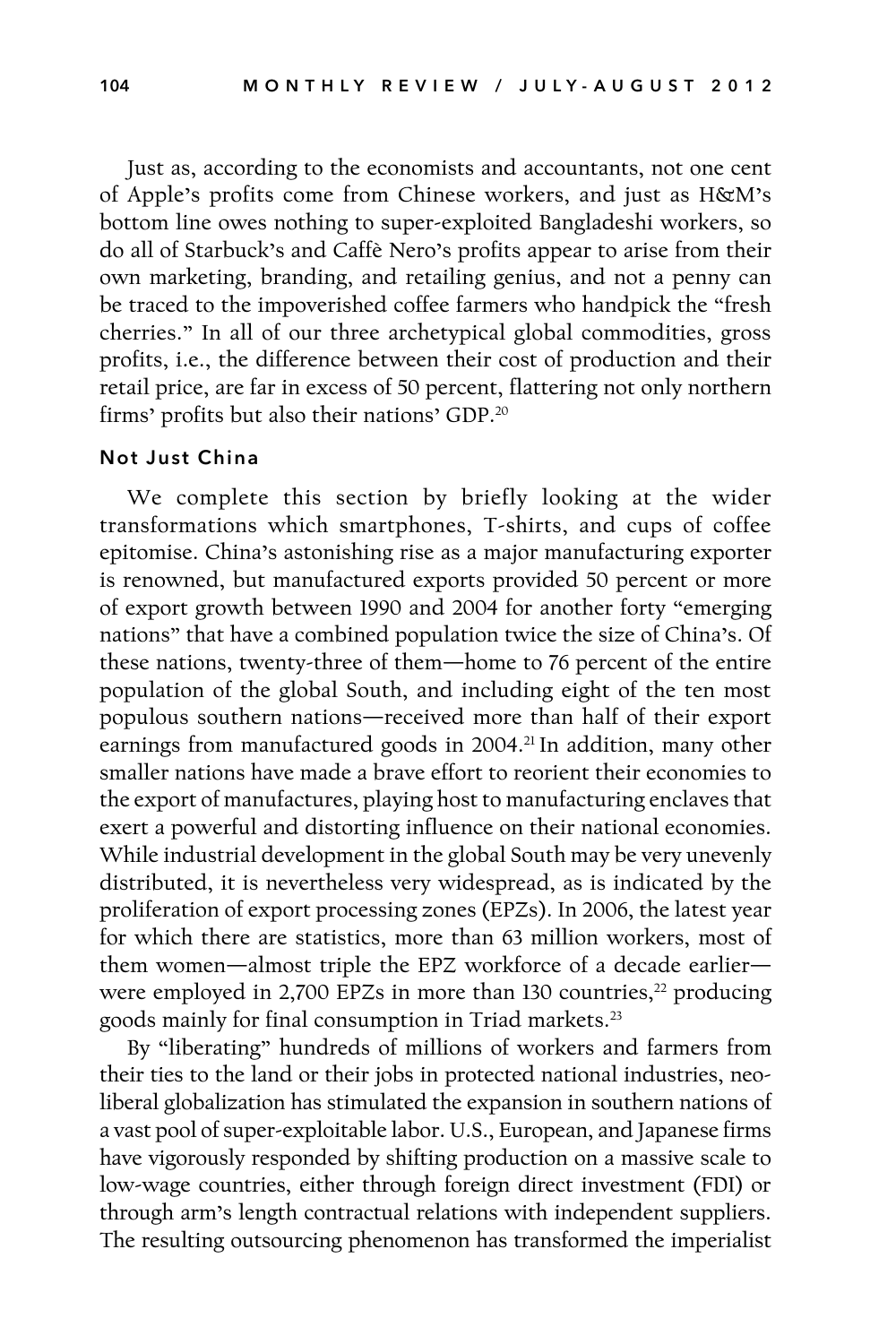economies, accelerating the declining weight of industrial production in their GDPs. Most significantly it has transformed the global working class: in just three decades, the South's industrial workforce has moved from numerical parity with the "industrialized countries" to now constituting 80 percent of the global total. According to Gary Gereffi, a "striking feature of contemporary globalization is that a very large and growing proportion of the workforce in many global value chains is now located in developing economies. In a phrase, the centre of gravity of much of the world's industrial production has shifted from the North to the South of the global economy."24

As the editors of *Monthly Review* stated in 2004, "Multinational capital is thus able to take advantage of global asymmetries to create more vicious forms of competition between pools of labor that are geographically immobile and thus unable to coalesce."25 Central to these "global asymmetries" is the suppression of the free movement of labor across borders, something that is accomplished by the permanent mobilization of a massive political and military force which is in turn part of a wider infrastructure of racism and national oppression. These impede labor's coalescence as an international movement and they interact with a hugely increased supply of labor in southern nations to produce a dramatic widening of international wage differentials, vastly exceeding price differences in all other global markets.

The resulting steep wage gradient between northern and southern economies provides two different ways for northern capitalists to increase profits—through expanding exploitation of low-paid labor by relocating production processes to low-wage countries; or through the super-exploitation of low-wage migrant workers "at home." The IMF's *World Economic Outlook 2007* makes this connection quite precisely, noting that the "global pool of labor can be accessed by advanced economies through imports and immigration," and observing that trade "is the more important and faster-expanding channel, in large part because immigration remains very restricted in many countries."<sup>26</sup> Stephen Roach, a senior economist at Morgan Stanley, brought this driving force of neoliberal globalization into unusually sharp focus: "in an era of excess supply, companies lack pricing leverage as never before. As such, businesses must be unrelenting in their search for new efficiencies...offshore outsourcing that extracts product from relatively low-wage workers in the developing world has become an increasingly urgent survival tactic for companies in the developed economies."<sup>27</sup>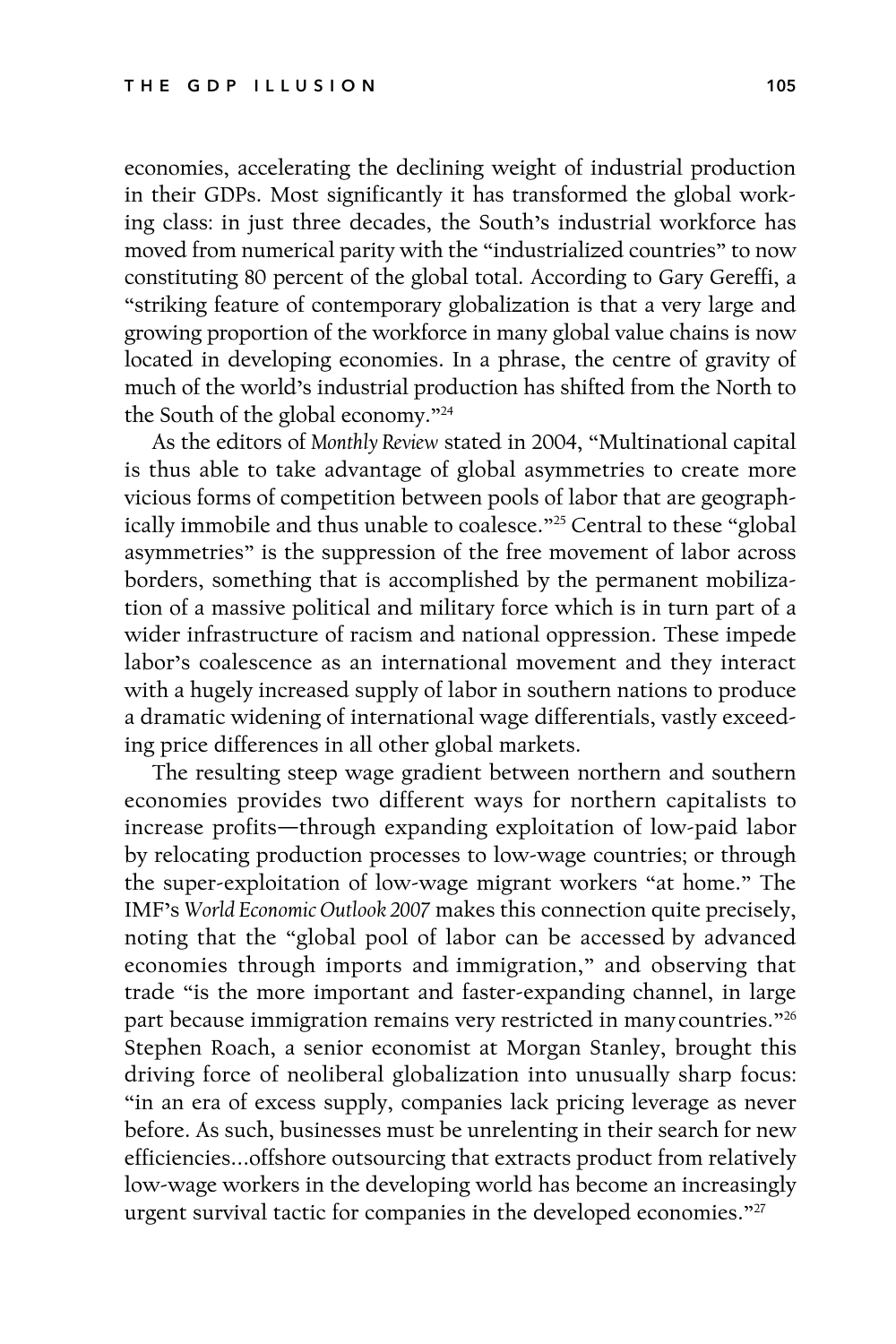### Not Just Wages

Despite decades of wage stagnation in the United States and of wage increases in China, the ratio between the two, adjusted for purchasing power parity, remain extremely large. One study, based on data from China's National Bureau of Statistics, estimated the difference in 2009 to be around 16-to-1, rising to 37-to-1 if prevailing exchange rates are used to make the comparison—and it is these that matter to U.S., European, and Japanese firms weighing whether to outsource their production.28 Wages vary widely between different parts of China, between migrant and domiciled workers, and between state-owned and private firms. These and other distortions make comparison difficult, and the ratios given here are indicative.

But ultra-low wages are not the only factor attracting profit-hungry western firms. They are also attracted by the flexibility of the workers and the intensity with which they can be worked. Charles Duhigg and Keith Bradsher, in a widely quoted *New York Times* study, provide a vivid illustration:

One former executive described how [Apple, Inc.] relied upon a Chinese factory to revamp iPhone manufacturing just weeks before the device was due on shelves. Apple had redesigned the iPhone's screen at the last minute, forcing an assembly line overhaul. New screens began arriving at the plant near midnight. A foreman immediately roused 8,000 workers inside the company's dormitories, according to the executive. Each employee was given a biscuit and a cup of tea, guided to a workstation and within half an hour started a 12-hour shift fitting glass screens into beveled frames. Within 96 hours, the plant was producing over 10,000 iPhones a day.<sup>29</sup>

High rates of flexibility and intensity of labor in the global South cast serious doubt on the notion that low southern wages reflect low southern productivity. When we consider wage differentials along with factors such as the conditions, duration, and intensity of labor, as well as the paucity of the "social wage," it is irrefutable that higher rates of exploitation pertain in countries such as China, Bangladesh, and Mexico than in the United States, Spain, or Germany. To put this another way, Chinese, Bangladeshi, and Mexican workers receive in their wages a smaller portion of the wealth they have generated than do workers in the imperialist countries.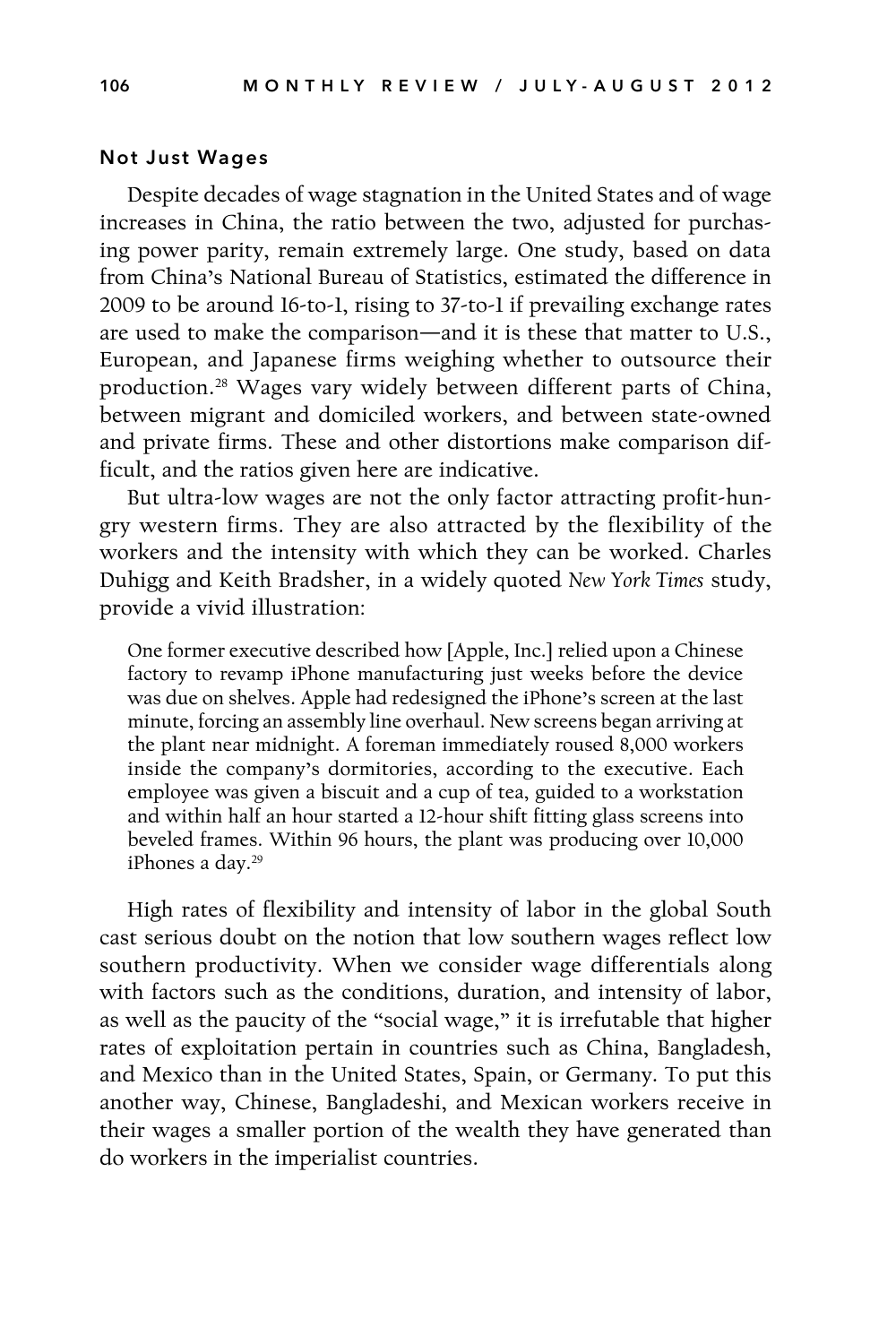## Part Two: The GDP Illusion

In each of the three global commodities examined above, the gadget-maker (Apple), the giant retailer (H&M), and the café chain (Starbuck's) have outsourced all or most of the production to independent suppliers, with whom they maintain an "arm's length," contractual relationship. Their connection with the workers and farmers who produce their goods is therefore indirect, in contrast to the case of FDI. In this form of the globalized capital/labor relationship, the profit flows from transnational corporations' subsidiaries to parent firms are at least partially visible, showing up in the data as repatriated profits. By contrast, there are no visible flows of profits from arm'slength suppliers to their northern customers. Therefore, according to economic data and mainstream economic theory, the workers employed by Foxconn and the myriad of other "arm's length" firms in other lowwage countries, producing cheap intermediate inputs and consumer goods for western markets, make no contribution whatsoever to the profits of Dell and Apple, nor of the related service industries that provide their premises and retail their goods.

It is well known that the standard Mercator projection of the three-dimensional surface of planet Earth into the two-dimensional frame of a map stretches the northern hemisphere and shrinks the tropics. Standard data on GDP and trade flows produce a similar effect, diminishing the global South's contribution to global wealth and exaggerating that of the imperialist countries. To see how this is done it must be remembered that, despite its claim to be a measure of "product," GDP and trade data measure the results of transactions in the marketplace. Yet nothing is produced in markets, the world of the exchange of money and titles of ownership; production takes place elsewhere, behind high walls, on private property, in production processes. Values are created in production processes and captured in markets and have a prior and separate existence from the prices finally realized when they are sold. Yet these values "seem not just to be realised only in circulation but actually to arise from it,"30 an illusion that gives rise to the central fallacy underlying standard interpretations of economic data: *the conflation of value with price*. This matter will be returned to shortly; here it is only necessary to note that it is impossible to analyse the global economy without using data on GDP and trade, yet every time we uncritically cite this data we open the door to the core fallacies of neoclassical economics which these data project. To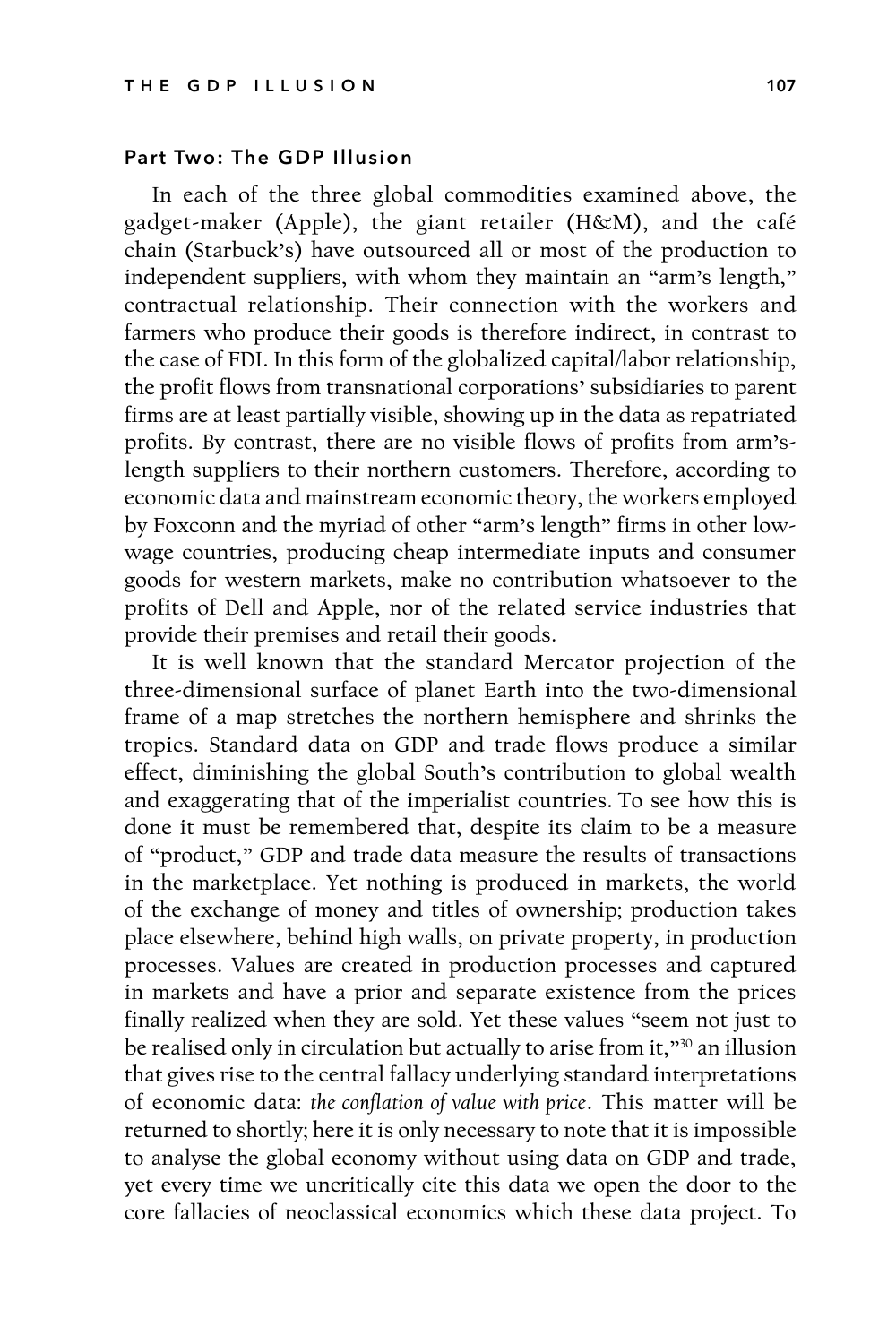analyse the global economy we must decontaminate this data, or rather the concepts we use to interpret them.

#### GDP—Some Paradoxes and Peculiarities

Before we lay out the theoretical basis for overturning standard interpretations of GDP and trade data, we first consider some of the paradoxes and anomalies that make this radical break necessary. As we have seen from our three global commodities, when a consumer buys a gadget, an item of clothing, or imported foodstuffs only a small fraction of its final selling price will appear in the GDP of the country where it was produced, while the greater part of it appears in the GDP of the country where it is *consumed*. Only an economist could think there is nothing wrong with this! Another even more startling example of the paradoxes produced by GDP statistics is that in 2007 the nation with the highest per capita GDP—that is, whose citizens are supposedly the most productive on earth—was Bermuda. This island tax haven leapt above Luxembourg to become the world's number one when hedge funds needed a new home following the destruction of the World Trade Center in September 2001. Bermuda was given a further boost by Hurricane Katrina, which sparked a global rise in insurance premiums and a flight of hot money into the world's reinsurance industry—of which Bermuda is one of the most important centres. Despite ranking as, size-for-size, the world's most productive nation, virtually the only productive activity taking place in Bermuda is the production of cocktails in beach bars and the provision of other highend tourist services.31 Meanwhile, 1,600 kilometers south-by-southwest of Bermuda lies another island nation, the Dominican Republic, where 154,000 workers toil for a pittance in fifty-seven export processing zones, producing shoes and clothing mainly for the North American market.32 Its GDP, on a per capita basis, is just 8 percent of Bermuda's when measured in PPP dollars, or 3 percent at market exchange rates; in 2007 it languished ninety-seven places below Bermuda in the CIA *World Factbook*'s global league table of per capita GDP. Yet which country, Bermuda or the Dominican Republic, makes a greater contribution to global wealth?

The comparison between Bermuda and the Dominican Republic is a special case, challenging us to recognize that the "financial services" that Bermuda "exports" are nonproduction activities that consist of teeming and lading wealth produced in countries like the Dominican Republic. If "GDP per capita" was a true measure of the actual contribution of hedge fund traders and workers in Caribbean shoe factories to social wealth, then their relative position would surely be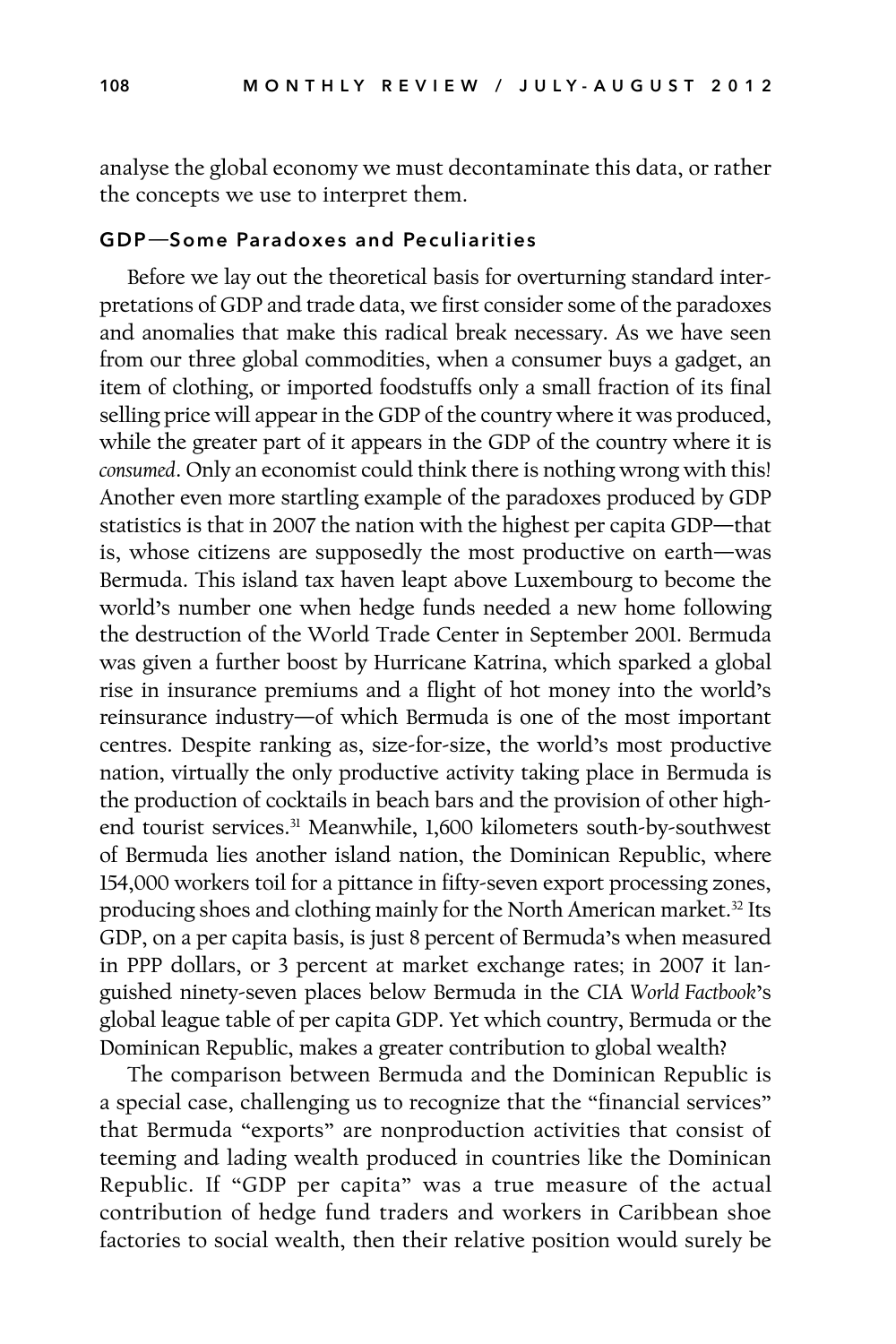reversed. We can get closer still to seeing through the GDP Illusion by considering an interesting paradox: What happens when intensifying competition with China and other footwear and hosiery producers for access to the shelves of stores like Wal-Mart and Top Shop forces the Dominican Republic's employers to reduce wages? Assuming that this increased competition results from China's lower wages rather than from more advanced production techniques (in other words, assuming that the socially necessary labor time required to produce these commodities is unaltered), lower real wages signify an increased rate of exploitation and a higher rate of surplus value. The fall in the price of shoes signifies that only a portion of the surplus value resulting from the increased exploitation of shoe workers appears in the profits of their employers. The remainder is a contribution to total surplus value (shared between capitals and supporting profit of all kinds), and to consumers, supporting their consumption levels.

A reduction in the real wage in the Dominican Republic therefore means that its living labor becomes *more* important as a source of surplus value and profits. GDP and trade data, however, lead us to the very opposite conclusion: falling real wages in the Dominican Republic allow the prices of its export products to also fall, and with them the apparent contribution of the Dominican Republic to global wealth and profits. And the same goes for measures of the Dominican t-shirt makers' productivity, too. Falling prices received for outputs directly translate into what is counted as falling value added per worker, the standard measure of productivity. These workers make the same amount of shoes before and for less money, making them more "productive of capital" than before, yet value-added data report a decline in their productivity. Statistics on "labor productivity" are, therefore, as contaminated as those on GDP and trade.

Indeed, the key to understanding global capitalism lies in what we mean by "the productivity of labor" and how we measure it. Economists and statisticians achieve their numerical measurements by computing value added per worker, but Marxist political economy has a very different starting point: while the mainstream concept of productivity rests on the conflation of price and value, thereby abolishing the complex relation between the two, for Marxist political economy "productivity" is a contradictory unity, embodying what Marx counted among the greatest of his discoveries, "the two-fold character of labour, according to whether it is expressed in use value or exchange value."33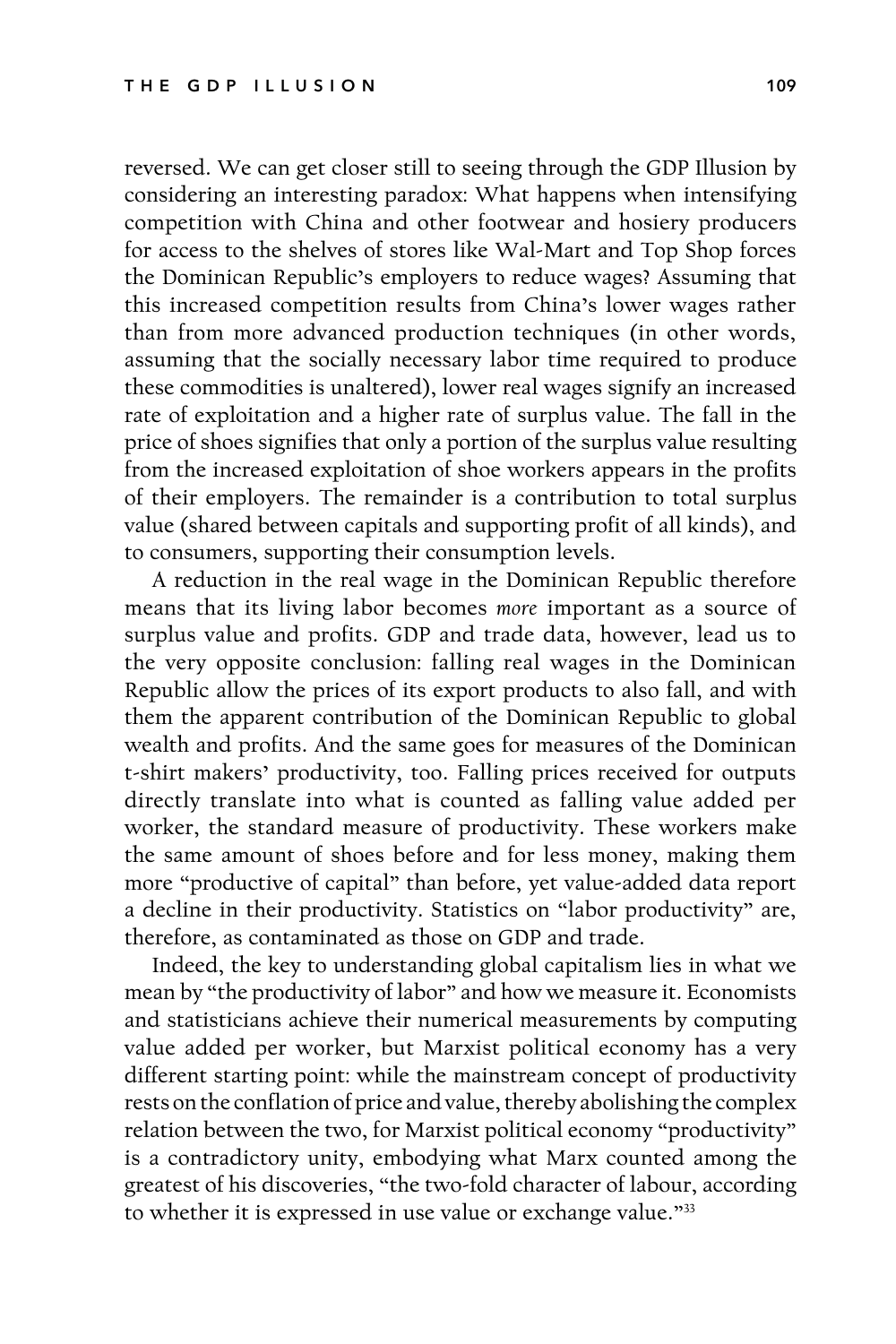# "Valued Added"—or Value Captured?

The paradoxes discussed here, and the global commodities dissected earlier, suggest that uncritical acceptance of trade and GDP data leads to a distorted picture of the relative contributions of the imperialist countries and the global South to global wealth. To see why this is so we must look more closely at GDP; it is, essentially, the sum of the value added generated by each firm within a nation. The key concept within GDP is therefore value added. Value added is defined as the difference between the prices paid for all inputs and the prices received for all outputs.34 According to this core neoclassical concept, the amount by which the price of outputs exceeds the price of inputs is automatically and exactly equal to the value that *it* has generated in its *own* production process, and cannot leak to other firms or be captured from them. Seen through the neoclassical lens, production is not only a black box, where all we know is the price paid for the inputs and the price received for the outputs; it is also hermetically sealed from all other black boxes, in that no value can be transferred or redistributed between them as a result of the competition for profits. Marxist political economy rejects this absurdity and advances a radically different conception: *value added* is really *value captured.* It measures the share of total economywide value added that is captured by a firm, and does not in any way correspond to the value created by the living labor employed within that individual firm. Indeed, Marxist value theory maintains that many firms supposedly generating value added are engaged in nonproduction activities like finance and administration that produce no value at all.

GDP is frequently criticized for what it leaves out of its calculation of "domestic product"—so-called "externalities," e.g., pollution, the depletion of non-renewable resources, and the destruction of traditional societies; as well as for where it draws the "production boundary," excluding all those productive activities that take place outside of the commodity economy, especially household labor. Yet GDP as a concept has never been systematically criticized for what it claims to measure, not even by Marxist and other heterodox critics of the mainstream. Part of the answer lies in the fact that marginalist and Marxist value theory coincides at one point: while Marxist value theory reveals that the individual prices received for the sale of commodities systematically diverge from the values created in their production, at the aggregate level all these individual divergences cancel out. In the aggregate, total value *is* equal to total price.35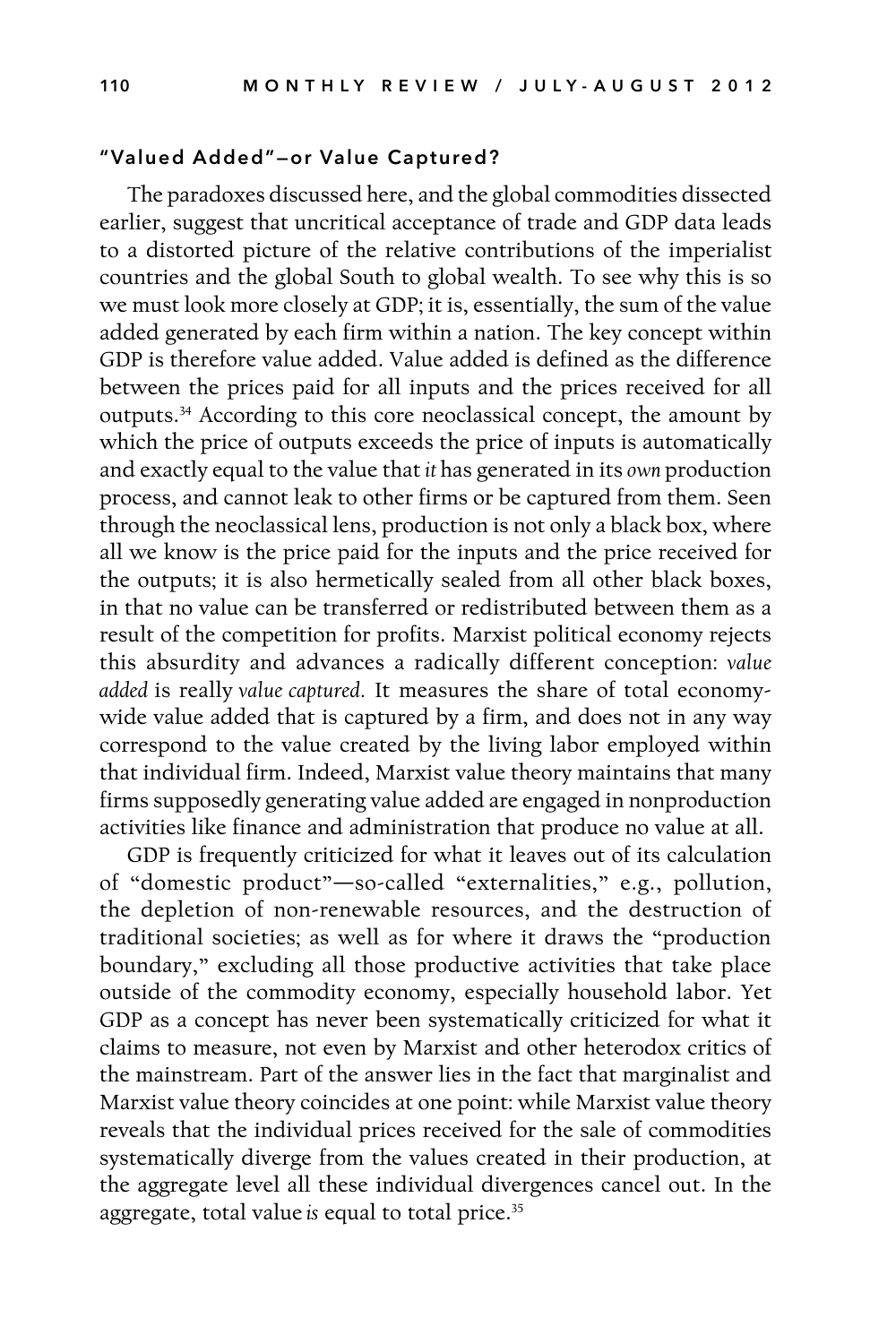If, within a national economy, value produced by one firm (i.e., one production process) can condense in the prices paid for commodities produced in other firms, then it is irrefutable that, especially in the era of globalized production, this also occurs between firms in different countries and continents. In other words, as David Harvey once surmised, "the geographical production of surplus value [may] diverge from its geographical distribution."36 To the extent that it does, GDP departs ever further from being an objective, more-or-less accurate approximation of a nation's product (indeed, it never was), and is instead a veil that conceals the increasingly parasitic and exploitative relation between northern capitals and southern living labor—in other words the *imperialist* character of the global capitalist economy.

#### Conclusion

Commenting on the ADB report cited earlier, *Financial Times* columnist Gillian Tett said the "challenge for economists is…profound. In the old days, they typically measured the output of an economy by watching where goods were "made"; but which country should claim the "value" for an iPhone (or an Italian suit or an American Girl doll)? Where does the real "output" come, in a world where companies can shift profits around?"37 The real question, however, is not just where the "real output" comes from but also where it goes to, about who generates this wealth and who appropriates it.

The GDP Illusion at least partly explains why dominant paradigms see the global South as peripheral and its contribution to global wealth of minor importance, despite the ubiquity of the products issuing from its mines, plantations, and sweat shops; and despite the fact that Southern living labor are the creators of much or most of our clothes and electronic gadgets, of the flowers on our table, the food in our fridge, and even of the fridge itself.

Labor's share of GDP within a country is not directly and simply related to the prevailing rate of exploitation in that country, since a large component of "GDP" in the imperialist nations represents the proceeds of exploited southern labor.

As our three global commodities reveal in microcosm, the globalization of production is at the same time the globalization of the capital/labor relation. The main driver of this great transformation is capital's insatiable quest for low wages and high rates of exploitation. Its main result is the heightened dependence of capitalists and capitalism in the imperialist countries on the proceeds of exploitation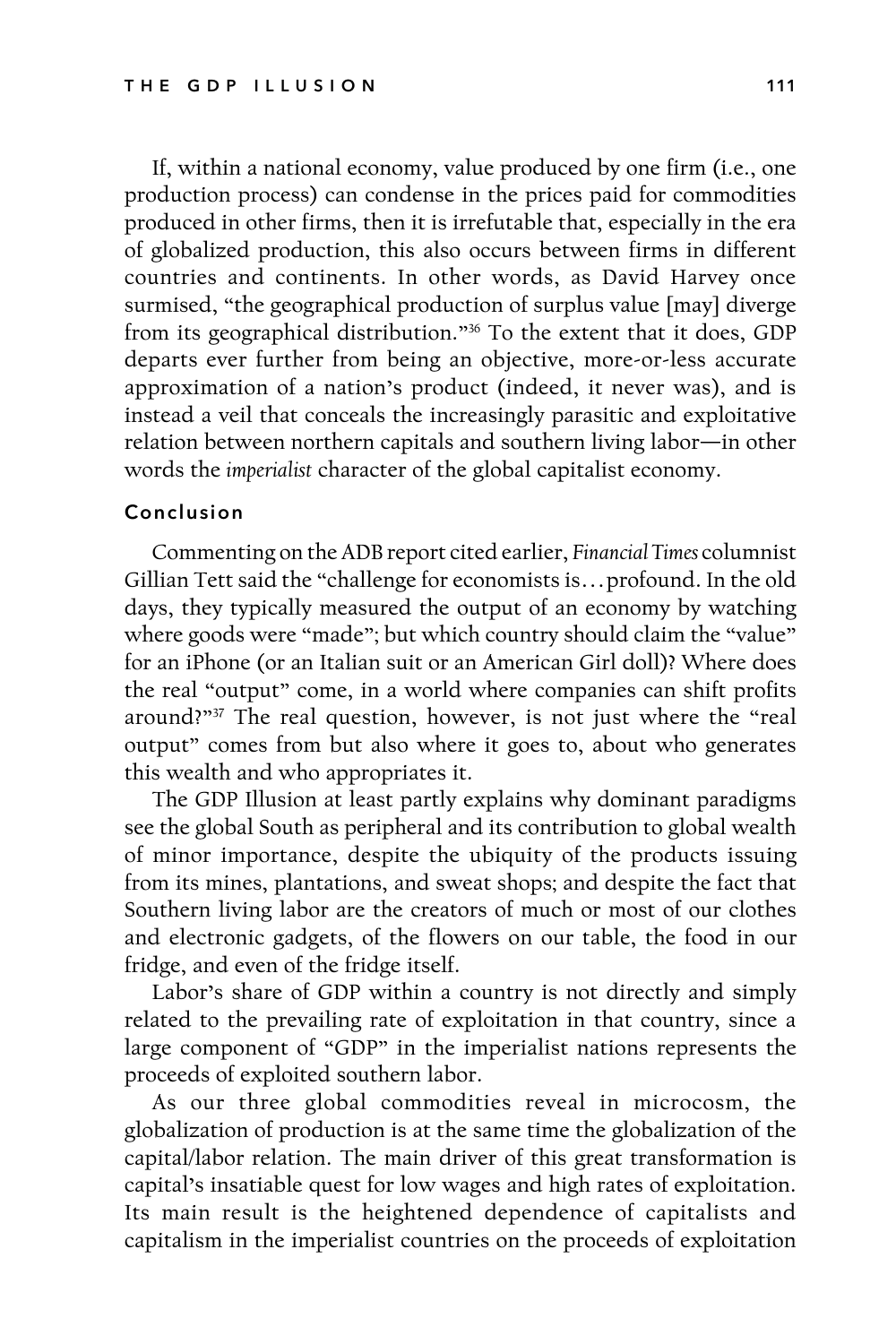of nature and living labor in the global South. The imperialist division of the world that was a precondition for capitalism is now internal to it.38 Neoliberal globalization therefore signifies the emergence of the fully evolved imperialist form of capitalism.

Finally, the critique of concepts and statistics outlined here has major implications for our understanding of the global crisis. This global crisis is "financial" only in form and appearance. It marks the reappearance of a systemic crisis which the outsourcing phenomenon itself was a response to: replacing higher-paid domestic labor with low-paid southern workers helped support profits, consumption levels, and reduced inflation in the United States, Europe, and Japan. Along with the expansion of debt, outsourcing was crucial to the imperialist economies' escape from the crises of the 1970s. Furthermore, outsourcing is deeply implicated in many ways in the return of systemic crisis. Giving a central place to the sphere of production in the analysis of the global crisis, a task preoccupying many Marxist economists, requires accounting for the enormous transformations that have occurred within this sphere in the past three decades of neoliberal globalization. And this requires that we dispel the GDP Illusion.

#### Notes

1. Karl Marx, *Capital*, vol. 3 (London: Penguin, 1991), 966.

2. Charles Duhigg and Keith Bradsher, "How U.S. Lost Out on iPhone Work," *New York Times*, January 21, 2012, http://nytimes.com.

3. "Foxconn Chairman Likens His Workforce to Animals," *Want China Times,* January 21, 2012, http://wantchinatimes. com.

4. Greg Linden, Kenneth L. Kraemer, and Jason Dedrick, *Who Captures Value in a Global Innovation System? The Case of Apple's iPod*, Personal Computing Industry Center, UC Irvine, June 2007, http:// signallake.com, 7.

5. Greg Linden, Jason Dedrick, and Kenneth L. Kraemer, *Innovation and Job Creation in a Global Economy: The Case of Apple's iPod*, Personal Computing Industry Center, UC Irvine, January 2009, http://pcic.merage.uci.edu, 2.

6. The distribution of the resulting profits brings to mind words written by Lenin in 1907: "The British bourgeoisie, for example, derives more profit from the many millions of the population of India and other colonies than from the British workers. In certain countries this provides the material and economic basis for infecting the proletariat with colonial chauvinism." V.I. Lenin, "The International Socialist Congress in Stuttgart," http:// marxists.org .

7. Yuqing Xing and Neal Detert, *How the iPhone Widens the United States Trade Deficit with the People's Republic of China*, ADBI Working Paper Series No. 257, December 2010 (revised May 2011), http://adbi.org, 4–5.

8. Ibid, 8.

10. Ibid, 9.

11. Source for Hon Hai and Apple's profits is "The World's Biggest Public Companies," *Forbes*, April 2012, http://forbes. com.

12. Julie Froud, et. al., *Apple Business Model—Financialization Across the Pacific*, CRESC Working Paper No. 111, April 2012, http://cresc.ac.uk , 20.

13. Lex, "Hon Hai / Foxconn: wage slaves," *Financial Times*, August 30, 2011, http://ft.com.

14. Robin Kwong, "Hon Hai Bracing for Recession," *Beyond Brics* (*Financial Times*  blog), January 10, 2012, http://blogs.ft. com.

16. Tony Norfield, "What the 'China Price' Really Means," June 4, 2011, http:// economicsofimperialism.blogspot.com. His source for this data is "Das Welthemd" ["The World Shirt"], December 17, 2010, http://zeit.de.

17. Ibid.

18. Karen St Jean-Kufuor, *Coffee Value*  Chain, 2002, http://maketradefair.com.

19. Denis Seudieu, *Coffee Value Chain in Importing* International Coffee Council, March 2011, http://dev.ico.org . The nine coffeeimporting countries are France, Germany, Italy, Japan, Netherlands, Spain, Sweden, United Kingdom, and the United States.

20. Galina Hale and Bart Hobijn calculate that "on average, of every dollar spent on an item labelled 'Made in China', 55 cents go for services produced in the United States." See their "The U.S. Content of 'Made in China'," FRBSF Economic Letter, Federal Reserve Bank of San Francisco, August 8, 2011, http:// frbsf.org.

21. The twenty-three nations are Argentina, Bangladesh, Brazil, China (including Hong Kong), Egypt, India, Indonesia, Malaysia, Malta, Mauritius, Mexico, Morocco, Pakistan, Philippines, Singapore, South Africa, South Korea, Sri Lanka, Taiwan, Thailand, Tunisia, Turkey, and Vietnam. See Table 4.4 "Structure of Mer-

<sup>9.</sup> Ibid.

<sup>15.</sup> Ibid.